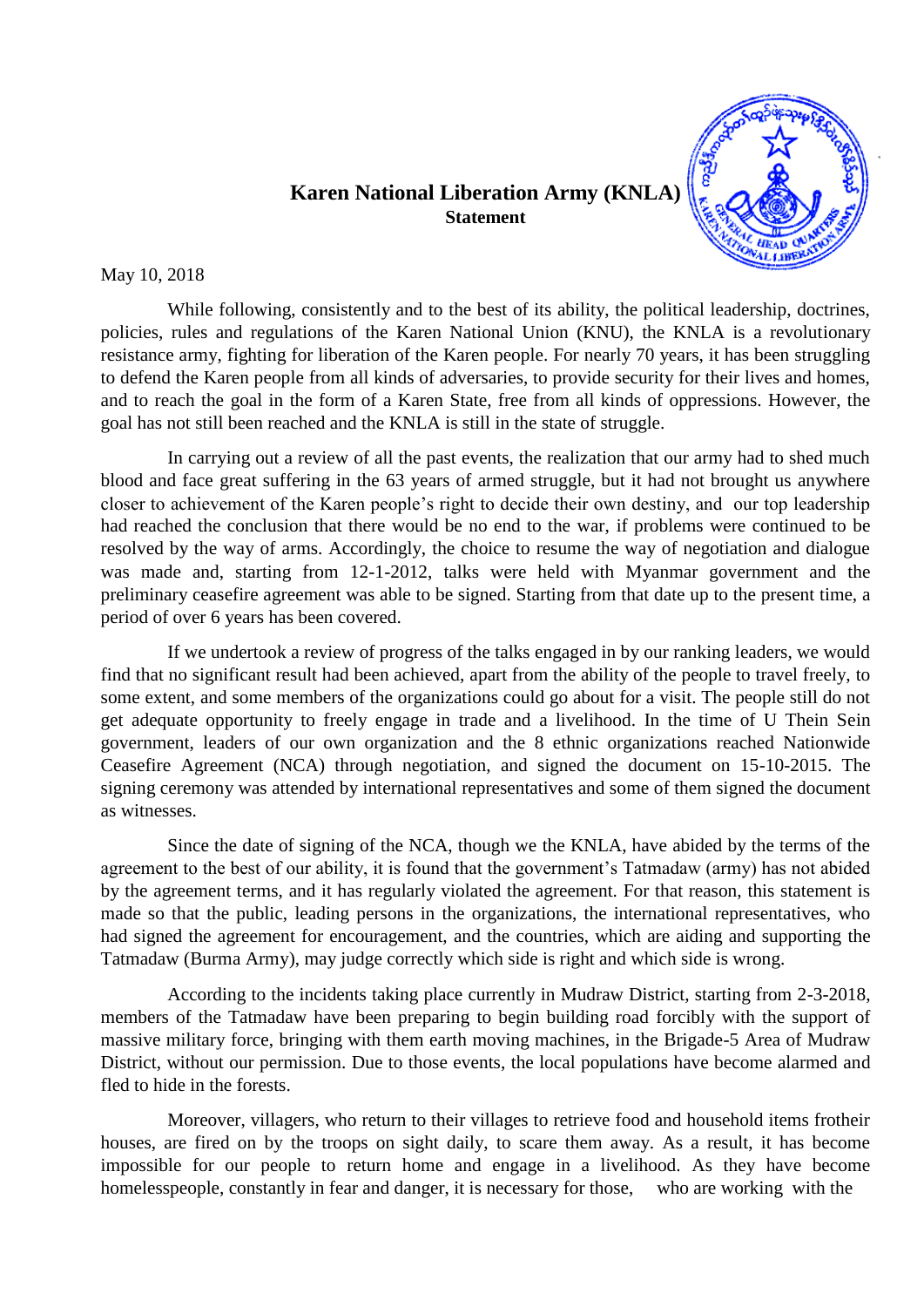international friends, need to know the true situation, give aid and advice. Though our leaders have called for suspension of the Tatmadaw's road building work and withdrawal of forces, the Tatmadaw leaders have disregarded the call totally and continued to build up their strength. Though our responsible leaders have met and discussed with the responsible Tatmadaw leaders as much as possible for settlement, they only give the reply that they have to do the work in compliance with order from above, and they cannot absolutely fold up their work program.

If we review the events taking place nowadays in Brigade-5 Area in Mudraw District, we cannot fail to see that they are not the ordinary work of building road but movements to annihilate us totally for domination of the area. At the same time, if the government Tatmadaw continues to implement its program and reinforce its strength instead of reducing it, armed conflict will inevitably recur. We, on our part, do not want war, but if the Tatmadaw side does not respect and abide by the code of conduct, as a final step, we will keep close watch on activities of the government Tatmadaw troops, and when it becomes totally unavoidable and battles recur, we would like the people as well as the international community to understand that it is not due to the act of the KNLA but due to the act of the government Tatmadaw.

Up to the present time, according to reports from our local responsible persons, it is obvious that the bringing in of more earth moving machines in disregard of our protest not to do road building, the bringing in of more war weapons in large quantity, the expansion of military camps, the digging of trenches and the lobbing of heavy weapon shells into farms and their vicinities are activities, which are part of a major military operations, carried out under the pretext of road building.

It is apparent that the activities of the government Tatmadaw troops are in violation of the articles of NCA, given below:

- 1. NCA Chapter (3) Article  $(5) (a, b, d, k)$ ;
- 2. NCA Chapter (3) Article  $(7) (f)$ ;
- 3. NCA Chapter (3) Article  $(8) (b)$ ;
- 4. NCA Chapter (3) Article  $(9) (c)$ ;

Hence, according to the incidences above, the conflict between us and members of the government Tatmadaw can no longer be resolved on the basis of articles of the NCA. As the government Tatmadaw has been violating the terms and conditions of the NCA for a long time, we, the KNLA, will no longer remain silent, and for the security of our nationals and for the protection of our organization, we inevitably have to defend and issue this position statement for the information of the entire people, at home and abroad.

Contacts:

- 1.  $+66918213615$
- 2.  $+66899575121$
- $3. +66879438750$

**General Headquarters Karen National Liberation Army Kawthoolei**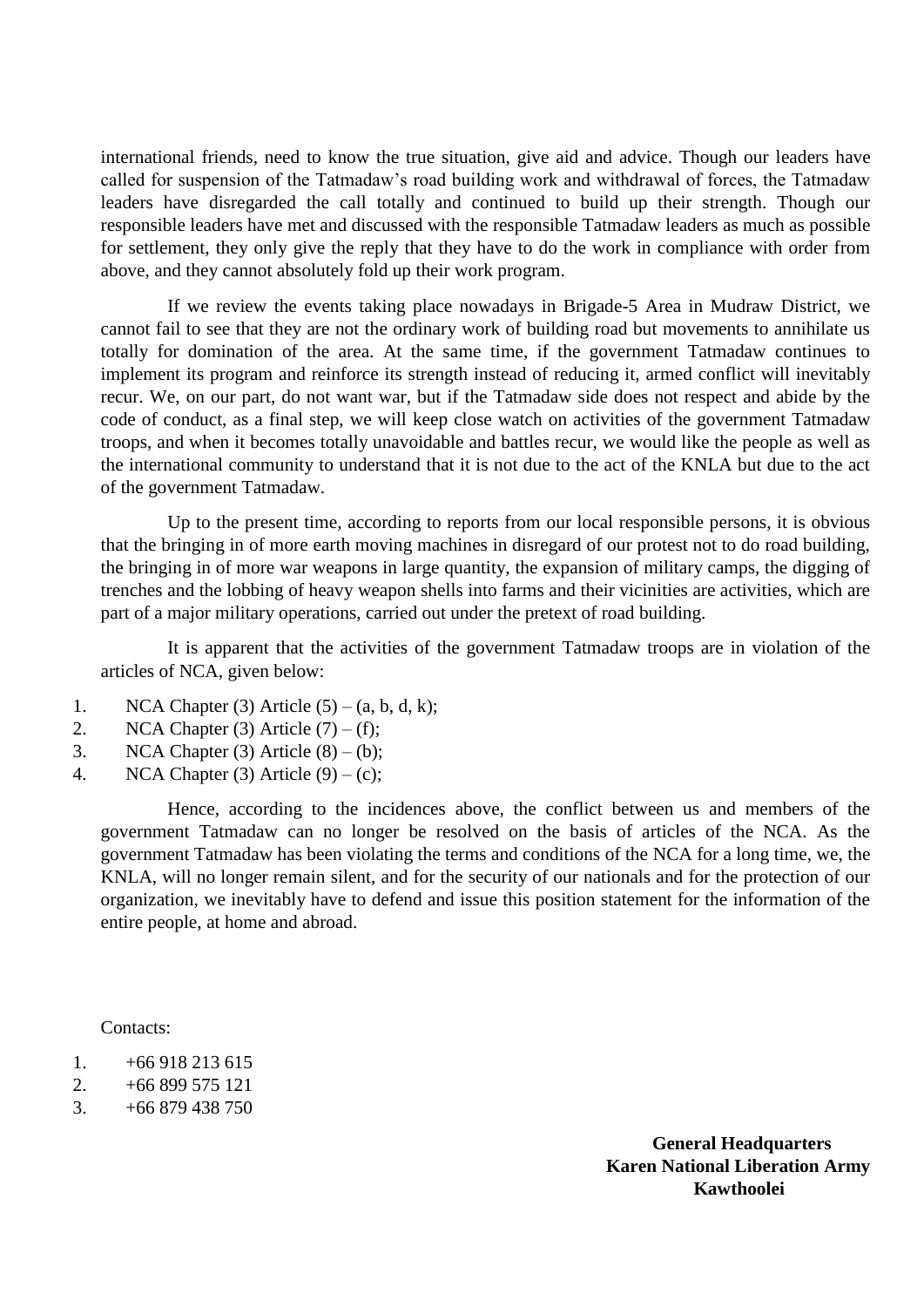

<u>ကညီဒီကလုာ်တာ်ထူာ်ဖျဲးသုးမှာ်ဒိဉ်</u> <u>တၢ်ဘိးဘဉ်ရၤလီၤ</u>

ပကညီဒီကလုာ်တၢ်ထူာ်ဖျဲးသုးမှ၊်ဒိဉ်အံၤ ပမ့္ပ်တၢ်ပၢါဆ၊သုးမု၊်ဒိဉ်တဖုလ၊အတူ၊်ခိဉ်ဟ်သးလ၊ ပကညီဒီကလုာ်စ၊ဖိုဉ်ကရ၊ အတၢ်တီခိဉ်ရိဉ်မဲပၢဆု၊အဖီလာ်လိၤလိၤ ဒီးလူၤပိဉ်မၤထွဲအကျဲသနူဒီးတၢ်သိဉ်တၢ်သိတၢ်ဘျ၊တဖဉ် အသ့ကတၢၢ်ဂ္ၤကတၢၢ် တုၤလ၊ ပမ့ါ်သုံးမု၊ိဒိဉ်တဖုလၢအိဉ်ဒီးတ၊်တူ၊ိခိဉ်ဟ်သးလၢကပၢါဆ၊ထိဒါကုၤပပှၤကလုဉ် မှ၊်မဆါတနံၤအံၤန္နာ်လီၤ. အဒုဉ်အဒါဟံန္ဒါ တၢ်ဘံဉ်တၢ်ဘၢလၢပၦၤကလုာ်ထံဖိကိၢ်ဖိကမျာၤ်အဂိၢိ ဒီးဂုာ်ကျဲးစၢးတၢ်လၢပၦၤကလုာ်ထံဖိကိၢ်ဖိကမျာၤ်အဂိၢ် ဒ်သိးကထူဉ်ဖျဲးထိဉ်, .<br>ကသဘျထိဉ်ကူးလ၊တ၊်ဆိဉ်တံ၊်မၤနၢၤ, မၤနၢၤအိဉ်ဃိဉ်ပှၤတုၤလ၊ပဒိးန္၊်ဘဉ်ကူးပကိၢ်သဘျတစုအဂိၢ်နှဉ်လီၤ. ပတၢ်ဂု၁်ကျဲးစၢးအံၤ ပအိဉ်ဒံးဒဉ်လ၊တၢ်ဂုၥ်ကျဲးစၢးအဖ၊မှ၊် တုၤထိဉ်လၢအနံ့ဉ် $(\gamma$ ၀)ဆံဃာ်ဃာ်, ဘဉ်ဆဉ်ပတတုၤဒံးလၢပတၢ်မၤနၢၤအဖိတၢဉ်ဒ်ဘဉ်. ဒ်နဉ်လီၤ.

ပက္ဂါကဒါက္ၤပသုးမု၊ိဒိဉ်အတၤ်ဟူးတၤ်ဂဲၤလၢ တၤ်လိၤ်ဘုဉ်က္ၤပၦၤကလု၁်အဘူဉ်အတိၤ်အံၤ လၢတၤ်စုဆူဉ်ခ်ိဉ်တကး,တၤ်ဂါ သွံဉ်ဂၢိစီၤအကျဲလ၊ $($ ၆၃)နံဉ်အတိၢ်ပူၤ, ပခိဉ်ပနၢ်တဖဉ်ဟ်ဖှိဉ်စံးကတိၤပဲာ်ထံပဲာ်ဆးက့ၤပတၢ်ဟူးတၢ်ဂဲၤတဖဉ်ဒီးထံဉ်ဘဉ်ဝဲလ၊ ပမ့ၢ် ဟူးဂဲၤဒဉ်လ၊တၢ်စုဆူဉ်ခိဉ်တကးအကျဲဒ်အံၤ တမ့ၢ်တၢ်လ၊ကကတၢၢ်ကသ့ထိဉ်ထိဉ်ဘဉ်အဃိႇ စးထိဉ်ရဲဉ်ကျဲယူးဂဲၤက္ၤလ၊ထံရှ၊် ကိၢိသဲးဂ္<sup>ရ</sup>ဝိအကျဲ ဒီးစးထိဉ်ထံဉ်လိာ်သးဒီးသုးမိၢစိရိၤပဒိဉ်ဖဲ (၁၂/၁/၂၀၁၂)အနံၤ ဒီးဆဲးလီၤစုမု၊်ကျၢ၊် လၢတၢ်ပတု၁်တၤ်ဒုး (ပတြိ5)ဒီးစးထိဉ်ဟူးဂဲၤက္ၤလၢ တၢ်ထံဉ်လိ5်စံးကတိၤတၢ်လ၊စီၤနိဉ်ိခ်ဉ်အပတိၢ်နှဉ်လီၤ ဆၢကတိၢ်ခဲအံၤ စးထိဉ်တၢ်ဆဲးလီၤပတြိ5် စုမှာ်ကျာာ်အံၤနု၁်လီးလံဆူ $(6)$ နံ့ဉ်ဆူ $(2)$ နံ့ဉ်ဃာ်ဃာ်လံန့ဉ်လီး.

ပက္ဂၤ်ကဒါက္wခိဉ်ပနၤ်တဖဉ်အတၤ်ဟူးတၤ်ဂဲဃာဉ်ထွဲလၤ တၤ်စံးကတိၤတၤ်လၤစီးနိဉ်ခိဉ်အံၤတၤ်လီးဆီဒိဉ်ဒိဉ်မှၤ်မှၤ် တအိဉ်ဒံး စ့၊်ကီးဘဉ် အိဉ်ဒဉ်တမံထဲတ၊်ခွဲးတ၊်ယာ်အိဉ်ထိဉ်လ၊ထံဖိက်ိၢ်ဖိကမျာ၊်ဒီးပပှၤမာတ၊်ဖိတနိၤအတ၊်ဃ့၊်ထိဉ်ခါလီၤအပတိၢ်, ထဲဒ်ဒဉ် လၢက္ခ္အအိုညကိႈပု၊ိဝဲ၊လ၊တ၊်ကိပူၤ ဟဲထံု်လိ>်သးဒီးပု၊ိဖိဝဲ၊ိဖိလ၊တ၊်ချ<sup>ိ</sup>ပေဟိၢ်ဒံးလီၤ မ့မ့၊်တ၊်ခွဲးတ၊်ယာ်လ၊ပထံဖိကိၢ်ဖိ ကဖံးအိဉ်မၽာိုင်လ၊တ1်သဘျပူၤ ဒီးအိဉ်ဆိးက္ၤလ၊ဒူသဝိပူၤပတိၢ်တထိဉ်ဘးဒံးဘဉ်ႉ

.<br>စးထိဉ် (အူသစ္စဉ်ပဒိဉ်ပ၊တၢ်အကတိၢ်) ပခိဉ်ပနၢ်လ၊တ၊်ကရ၊ကရိတကပၤ ဟ်ဖှိဉ်ထိဉ်အသးဒီးကလု၁်ခူဉ်တဖဉ် လ၊တ၊်လဲၤ ထံဉ်လိ၁်စံးကတိၤသကိႏက္ၤတၢိဒီးသုးမီၤစိရိအပဒိဉ်လၢအဘဉ်ဃးဒီး ထံကိၢိဒိတဘုဉ်အတၢ်ပတု၁်တၢ်ခးအဂိၢ် ခဲလၢ၁်မ့၊်ဝဲပှၤ(၈) ဒူဉ်, ဖဲ $($ ၁၅/၁၀/၂၀၁၅) အနံၤအိဉ်ဒီးတၢ်ဆဲးလီၤစုမှၢ်ကျn်လၢအမ့ၢ်ဝဲ (NCA) လံာ်ဃံးဃာ်နှဉ်လီၤ ဆၢကတိၢ်ဖဲနဉ် ပသုဉ်ညါ ဘဉ်လ၊ထံဒိဉ်ကိၢ်လဲ၊်ခ၊ဉ်စးတနီၤ ဘဉ်တ၊်ကွဲမှာ်စ့၊်ကီးအီးလ၊ကဟဲထိဉ်ဒီးဒိကနဉ်တ၊်ရဲဉ်တ၊်ကျဲယာဘျိအံၤ ဒ်အမ့၊်အပှၤအုဉ်သး တဖဉ်နဉ်လီၤ.

စးထိဉ်လ၊တၢ်ဆဲးလီၤစုမှ၊်ကျ၊၊်လ၊ (NCA) အလံာ်ဃံးဃာ်ဝံၤတုၤလီၤလ၊ဆ၊ကတိၢ်ခဲအံၤ ပသုးမှ၊်ဒိဉ်အံၤပဟူးဂဲၤက္ၤဒဉ်လ၊ (NCA) လံာ်ဃံးဃာ်အတၤ်ဟ်လီးတၤ်ဘျ၊ဒီးတၤ်ဆ၊တဲာ်တဖာ်အတကွိၤ်ပူးအသ့ကတၢါနာ်လီၤ. မ့မ့္ သုံးအပဒိဉ်တခီ အဝဲသုဉ် ပထံဉ် ဘဉ်လ၊တလူၤပိ၁်မၤထွဲတၢ်ဘျ၊ဒီးတၢ်ဆ၊တဲ၁် လ၊တၢ်ဟ်လီၤလ၊ခံခ်ီယ၊်ခီအဂိၢ်တဖဉ်အိဉ်ထိဉ်ဝဲတလိၢ်လိၢ်ပစံးသ့နဉ်လီၤ အဃိ အလိၤ်အိဉ်လာပကဟ်ဖျါဘိးဘဉ်ရယ်ိၤက္နာဆူ ပထံဖိကိၤ်ဖိကမျာၤ်, ပတၤ်ကရာကရိတကးဘဉ် ထံဒိဉ်ကိၤ်လဲၤ်လာအပုယဲဟ်ထွဲလာ တၢ်ဆဲးလီၤစုမှၢ်ကျၢ၊်မ့ၢ်ဂူး, ကိၢိလၢအဆိုာ်ထွဲမျစၢကိၢ်ပယီၤပဒိဉ်တဖဉ်မ့၊်ဂူး လၢကထံဉ် သူဉ်ညါဒီးပဲ၁်ထံပဲ၁်ဆးက္၊(မတၤကမဉ် – မတၤဘဉ်)စ့ၢ်ကီးနဉ်လီၤ.

.<br>ပက္ဂၢ်က္၊ပတၢိအိဉ်သးကိၢိကိၢသွဲသွဲလ၊ကတိၢ်အံၤကိၢ်ပဒိဉ်အသုးတဖဉ် စးထိဉ်ဟဲနု၁်လ၊သုးက့(၅)မု၊်တြီၤကိၢ်ရျာ် ဟိဉ်ကဝိၤ ဖဲ (၂/၃/၂၀၁၈)အနံၤဟ်ဖျါဝဲလ၊ကတ့ထိဉ်ကျဲအဂိၢိ ဟဲထိဉ်ဒီးကါထဲဉ်ကျဲဃုာ်ဒီးသုံးမှၤ်သံဉ်ဘိအါအါဂိၢ်ဂိၢိ ဃ့ခွဲးလ၊ဟိဉ်ကဝိၤ ပုၤဘဉ်မူဘဉ်ဒါ,ဘဉ်ဆဉ်တၤ်တဟုဉ်အီၤအခွဲးဘဉ်ႉ နှာ်သက္ခအဝဲသူဉ်တဖဉ်ဟဲအါထိဉ်ရု၊်ရျ်ဒီး ပထံဖိ ကီၤ်ဖိကမျု၊်လၢဒူသဝီပူၤတဖဉ် ထံဉ်အဝဲသုဉ်ဒီးဃ့ၢ်ထိဉ်ဆူပှ၊်ပူၤဒီးခးထွဲဝဲဒီးကျိ, ပပှၤသဝီဖိက္ၤကွၢ်ဟုဉ်ကွ၊်စူဉ်ကူးအဒူသဝီ တၢိဖိတၢ်လံၤဒီးခးဝဲ, တုၤခဲအံၤဒဉ်လဲဉ် တက္ၤလီၤအမဲ၁်ညါဟဲအါထိဉ်ကျွံကျွံ ပခိဉ်န1်ဟ်ဖျါဒုးသုဉ်ညါအဝဲသုဉ်လ၊ ကပတု၁် ဃာ် အတ1်ရဲဉ်တ1်ကျဲၤဒီးကက္ၤဂုၤက္ၤအသး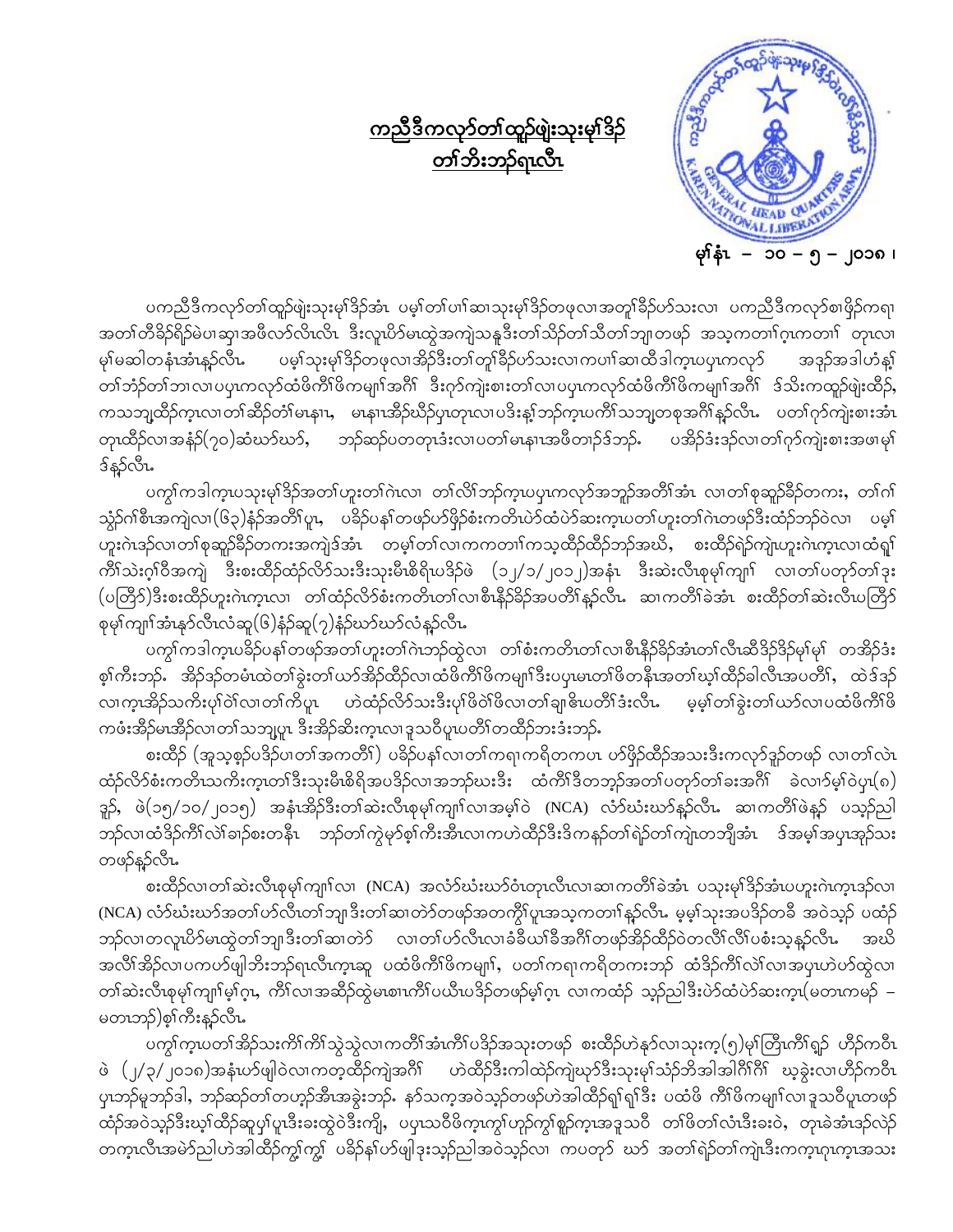ဘဉ်ဆဉ်တဒိကနဉ်ဒီးကမၤဝဲရျ်ရျ်လီၤ ပခိဉ်ပနၤ်ပၦာဘာ်မူဘဉ်ဒါတဖဉ် တသ့ဖဲအသ့လဲၤထံဉ်လိ9်စံးကတိၤတၤ်ဒီး အဝဲသှဉ်ဒ်သိး ကထုးက္နယာသုး ကပတု၁်က္နယာတါမၤာာဉ်ဆဉ်စံးဆၤဝဲလၤတသ့ဘဉ်ႉ ခီဖျိ တၤ်နဲ့ဉ်လီးဟဲလ၊ခိုာနၤ်လၤထးအဃိကဘဉ်မၤဝဲလီး ခီဖျိတၢ်အိဉ်သးအံၤ ပထံဖိကီၢိဖိကမျာ်ဘုဉ်ဃ့ၢ်မုံဟးဖျိး ဖံးအိဉ်မၽိဉ်ကူးတသူဒီးကဲထိဉ်ကူးကိၢ်ပူးပုၤဘုဉ်ကိဘုဉ်ခဲဃိ ပပုၤမၤသကိႏ တၢိဒီးထံဖိကိၢိဖိကမျာၤ်လ၊ဟိဉ်ခိဉ်ဒီတဖျာဉ် ကကွၤ်ဆိကမိဉ်စၤက္ၤဒီးကသ့ဉ်ညါက္ၤတၢ်မ့ၢ်တၢ်တိဒီးဟှဉ်ကူဉ်ဆိဉ်ထွဲမၤစၢၤက္ၤ လၢ ကျဲတဘိဘိကသ့အဂိၢ်စ္၊်ကီးလီၤ

ကိၢိပဒိဉ်သုးတဖုအံၤ ပက္ပါကဒါက္မ္အာတာ်ဟူးတၤ်ဂဲယ၊သုးက့(၅)အံၤ ပထံဉ်သူဉ်ညါဘဉ်လ၊တမ့္ပ်ဟဲတ္စကျဲဘဉ် မ့္ပ်တၤ်ဒုး ရဲဉ်ကျဲ၊ဖးဒိဉ်တခါလ၊ကဟဲထိဉ်ဒုးလီၤပို၊်ပုၤဒီးဟံန့၊်က္၊ဟိဉ်ကဝီၤတ၊်ဒိဉ်စိအဂိၢ်လီၤ. အဃိပကွ၊်က္၊အတ၊်ဟူးတ၊်ဂဲၤ, လၢတၤ် အိဉ်သးကတိၢ်အံၤမ့၊်တပတု၁်ထုးက္ၤအသုးဘဉ်ဒီး တၢ်ဘဉ်ဂံာ်ဂူာ်လ၊တ၊်စုဆူဉ်ခိဉ်တကးကအိဉ်ထိဉ်ဝဲသပှါကတၢ၊် တမ့၊်လ၊ပအဲဉ် တၢ်ဒုးတၢိယၤဘုဉ်, ဘုဉ်ဆုဉ်အဝဲသူဉ်ဟ်ကဲတ၊်မ့္၊်တသူ (မ့္၊်တဲလိၤလိၤ) အဝဲသူဉ်စးထိဉ်လံဘုဉ်ဆုပ်ခိုးကျွာ်ဒုံး အတၢ်ဟူးတ၊်ဂဲၤဒီး ပဒ္နာ်ဟးဆုံးဒ်အဝဲသုဉ်, ပဒ္နာ်မ့၊်တသ့လၢထာခီတၢ်သဘံဉ်သဘုဉ်တ၊်ဒုးတ၊်ယာမ့၊်အိဉ်ထိဉ်နှဉ် ဒ်သိးပထံဖိကိ၊်ဖိကမျ၊၊် ကသုဉ်ညါ လီးတံၤ်လီးဆဲးကုၤ တမ့ၤ်လၤပဃိဘဉ် ပုၤလၢအဒုးအိဉ်ထိဉ်တၤ်မ့ၤ်ဒဉ်ပဒိဉ်အသုးလီၤ ဆၤကတိၤ်ခဲအံၤအဝဲသုဉ်, ပပုၤဘဉ်မူဘဉ်ဒါ လၢတၢ်မဲာ်ညါတြီလ၊တဘဉ်တ့ကျဲဘှာ်. ဘှာ်ဆှာ်ဟဲအါထိဉ်ဆှ၊ထိဉ်ကါဒီးသုးပီးလီသုးဖိတဖှာ် အမဲာ်ညါဆီလီၤအါထိဉ်သုးကလၢၤ တဖဉ်ဒီးရူာ်တာ်ပူၤဒီးတ့တိဉ်တဖဉ်အဃိႇ ပကွၢ်က္၊အတာ်ဟူးတာ်ဂဲၤအံၤတမ့ၢ်ပညိဉ်ဝဲထဲကျဲတဘိ<sup>ဠိ</sup>ၤဘဉ်- ပထံဉ်လ၊အမ့ၢ်သုးဂ္<sup>ဂ</sup>ဝိ အတၢ်ရဲဉ်တၢ်ကျဲဖးဒိဉ် (MAJOR OPERATION)တခါန္5်လီး.

ပသုဉ်ညါဘဉ်ခီဖိျလ၊ဟိဉ်ကဝိၤဘဉ်မူဘဉ်ဒါတဖဉ် ဒ်တၤ်ဟ်ဖျါထိဉ်ဃုာ်လ၊လာ်အသိး ဃုာ်ဒီးတၤ်မၤကမဉ် ဆၢကတိ်းခဲအံၤ (ဖေါက်ဖျက်) NCA လံာ်ဃံးဃာ်တဖဉ်စ့ၢ်ကီး လ၊တၢ်ကထံဉ်သူဉ်ညါက္πအဂိၢ်ႉ ကတိၢ်အံၤဒဉ်လဲဉ် အဝဲသုဉ်စးထိဉ် ခးပထံဖိကိၢ်ဖိ မၤအိိဉ်မၤအိတၢ်လိၢ်ဒီးကျိဖးဒိဉ်တဖဉ်ရျ်ရျ်လီၤ

- \* သုးပဒိဉ်တၢ်ဟူးတၢ်ဂဲၤတဖဉ်အံၤ လူၤသ္ဉာ်ခါပတာ်ဝဲ (NCA) လံာ်ဃံးဃာ်ပူၤ တၢ်ဆၢတဲာ်ဘှာ်ထွဲတဖဉ်လိၤလိၤ လၢအမ့ၢ်
	- (၁)။ NCA အဆ $35(q)$ အဆ $1(q) (m/s/w/q),$
	- (၂)။ NCA အဆၢဒိ $\beta$ (၃)အဆၢ $(\gamma)$  (စ),
	- $(a)$ ။ NCA အဆၢဒိ $\beta$  $(a)$ အဆၢ $(a) (a)$
	- $(g)$ ။ NCA အဆၢဒိ $\beta$ (၃)အဆ၊ $(g)$   $(n)$ , တဖဉ်တီတီန $\beta$ လီး

– လၢတၢ်နှာ်အဃိႇ တၢိဂ့ၢ်ဘှာ်ထွဲလ၊ထးတဖှာ်အသိးႇ ပဝဲဒီးသုးပဒိဉ်အပှၤတဖှာ် တၢ်ဘၢဉ်စၢတၢ်ဘှာ်ဂံာ်ဂူာ်တၢ်ဂ့၊်ခိဉ်သှဉ် အံၤႇ တၢ်ကဃဲ့ာ်လီးဘိုလီး ဒ်(NCA)လံာ်ဃံးဃာ်တၢ်ဟ်သးအသိး တုၤလီးတီးလီးတသ့လၢဘာ်အဖီခိုဉ်, ပဝဲ KNLA ကညီဒီကလုာ် တၢ်ထူာ်ဖျဲးသုံးမှု၊ိဒိဉ်ကဟူးဂဲၤက္ၤလ၊ (NCA) လံာ်ဃံးဃာ်အတ၊်ဟ်လီၤတ၊်သိဉ်တ၊်သီတ၊်ဘျ၊သိး သုံးပဒိဉ်တခီ ခီပတာ်တ့၊်ဝဲ လဲၤ တလၢတ့ၢ်လံဖးယံာ်လံအဃိ တမ့ၢ်လၢပဝဲသုးမု၊ိဒိုဉ်လူၤပိာ်မၤထွဲကထိဉ်ဘးစ့ၢ်ကီးလၢၤဘဉ်ႉ ပက္ဂၢ်ကဒါက္ၤပတၢ်အိဉ်သး ခါလ၊ အကဟဲအံၤပအိဉ်ကိုဉ်ဟုက္ၤတသ့တညီလၢၤဘှာ်ႉ လ၊တၢိဒီတဒ၊က္ၤပပုၤကလုာ်ဒီးပတၢ်ကရ၊ ကရိအဂိၢ်ပဘှာ်ဟူးဂဲၤထိဉ်က္ၤအဃိ မ့<sup>ှ</sup>ပဝဲသုးမု၊ိဒိဉ်အတၢ်ဒုးသုဉ်ညါက့ၤ ထိဖိကိၢိဖိကမျာၤ်လၢကိၢိပူၤကိၢ်ချ၊ခဲလၢၥ်ချီဖျိပလံ၁်ရၤလီၤတဘုာ်အံၤ လၢကထံဉ်သုဉ်ညါက္ၤ တ၊်မ့္ပ် တၤ်တီအဂ်ိၢန္နာ်လီၤ

တၤ်ဆဲးကျိုးဂိၢလီတဲစိနိုဉ်ဂံ၊ – ဝ၉၁၈၂၁၃၆၁၅

- ဝ၉၈၈၅၇၅၁၂၁
- ဝ၈၇၉၄၃၈၇၅၀

သုးမှ1်3ှိုဝဲးလိၤ်ိခိုသူဉ် ကညီဒီကလုာ်တၢ်ထူာ်ဖျဲးသုးမှၢ်ဒိဉ် ကိ<sup>ု</sup> သူ လုၤ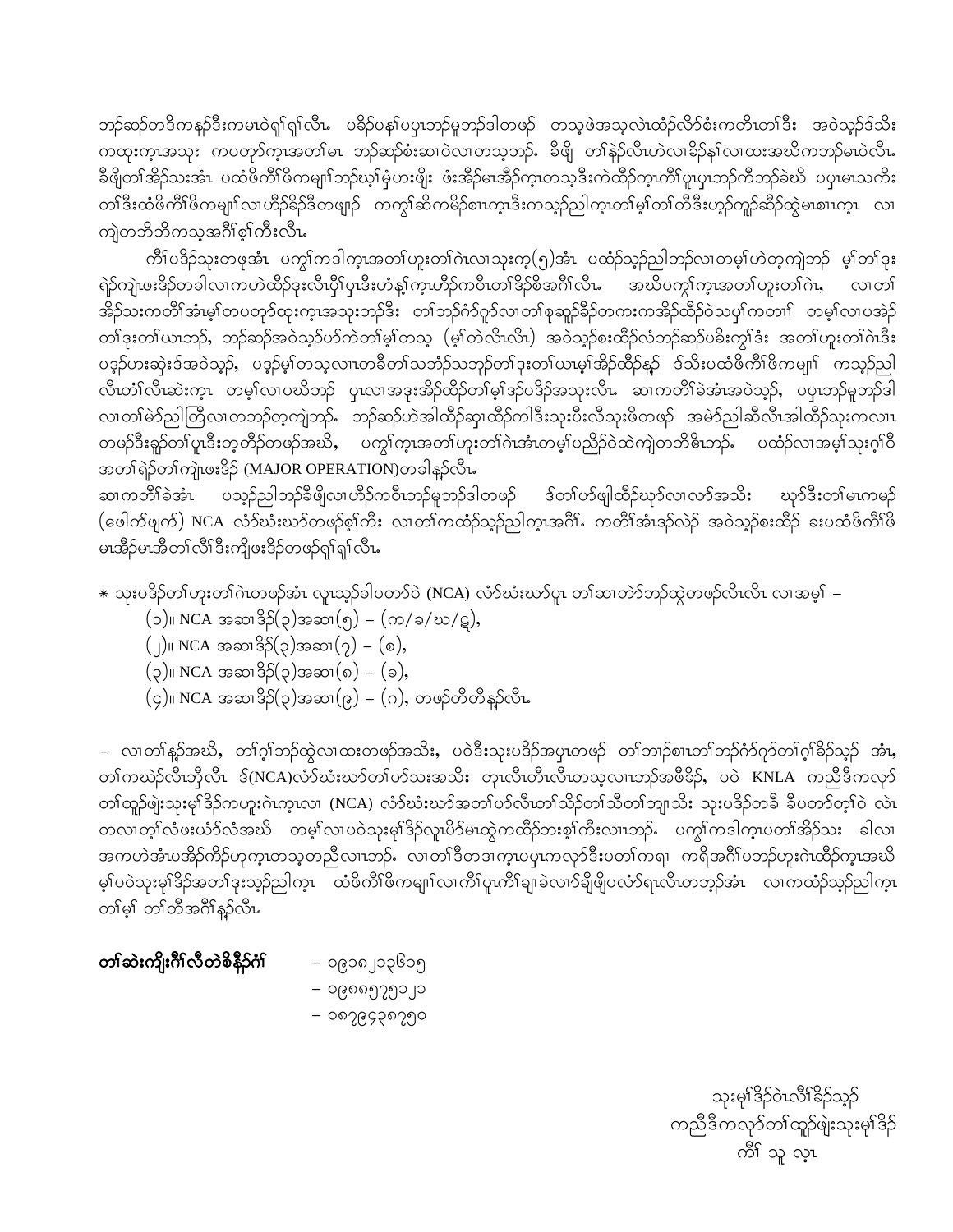

KNLA ကရင်အမျိုးသား လွတ်မြောက်ရေးတပ်မတော် ထုတ်ပြန်ကြေညာချက်

ရက်စွဲ  $-$  ၂၀၁၈ ခုနှစ်၊ မေလ ၁၀ ရက်

KNLA – ကရင်အမျိုးသား လွတ်မြောက်ရေးတပ်မတော်သည် ကေအဲန်ယူ–ကရင်အမျိုးသား အစည်းအရုံးရ်နိုင်ငံ ရေးဦးဆောင်မှု မူဝါဒပေါ်လစီစည်းမျဉ်းစည်းကမ်းများကို အကောင်းဆုံးနှင့်အတတ်နိုင်ဆုံး တစိုက်မတ်မတ်လိုက်နာဆောင်ရွက် ရင်း ကရင်အမျိုးသားများ လွတ်မြောက်ရေးအတွက် တိုက်ပွဲဝင်နေသည် တော်လှန်ရေးတပ်မတော် တစ်ရပ်ဖြစ်သည်။ ကရင်အ .<br>မျိုးသားတို့ ၏ ရန်သူဟူသမျကို ခုခံကာကွယ်ခြင်း ကရင်ပြည်သူလူထု၏ လုံခြုံမှုနှင့်အသက်အိုးအိမ်ကို ကာကွယ်စောင့်ရောက် ခြင်း စသည်မတရားဖိနှိပ်မှု အမျိုးမျိုးမှ လွတ်မြောက်ရေးကို အာမခံမည် လွတ်လပ်သောကရင်ပြည်ရရှိရေးပန်းတိုင်အထိ ရောက် ရှိရန်ကြိုးပမ်းတိုက်ပွဲဝင်ခဲ့သည်မှာ နှစ်ပေါင်း(၇၀)နီးပါးရှိပြီးဖြစ်သည်။ သို့သော်အောင်ပွဲပန်းတိုင်သို့မရောက်ရှိသေးပါ။တိုက်ပွဲဝင် ကြိုးပမ်းနေဆဲကာလပင် ရှိနေပါသည်။

ဖြစ်ပျက်ခဲ့သောအခြေနေအရပ်ရပ်ကို ပြန်လည်သုံးသပ်ပါက မိမိတို့လိုလားတောင့်တသော ကရင့်ကံကြမ္မာကို လက်နက် ကိုင် ပဋိပက္ခဖြေရှင်းနည်းဖြင့်သာ (၆၃)နှစ်တိုင် ကိုင်တွယ်ဖြေရှင်းနေရပြီး ဒုက္ခအဝဝဖြင့် သွေးမြေကျခဲ့ရသည့်လမ်းတွင် မိမိတို့တပ် မတော်က တိုက်ပွဲဝင်လှုပ်ရှားခဲ့ရကြောင်းကို မိမိတို့ထိပ်ပိုင်းခေါင်းဆောင်များအနေဖြင့် ပြန်လည်ဆန်းစစ်မှုပြုကြ၍ ဤကဲ့သို့သော လက်နက်ကိုင်ပဋိပက္ခနည်းဖြင့် ဆက်လက်ဖြေရှင်းသွားပါက စစ်ပွဲသည်ဘယ်တော့မှ ပြီးဆုံးနိုင်မည်မဟုတ်တော့ကြောင်း အဖြေကို ရရှိခဲ့ပါသည်။ ထို့ကြောင့်နိုင်ငံရေးနည်းဖြင့် တွေ့ဆုံဆွေးနွေးရေးလမ်းကြောင်းပေါ်သို့ ပြန်လည်စတင်လှုပ်ရှားရန်ရွေးချယ်၍ (၁၂/၁/၂၀၁၂) ရက်နေ့မှစ၍ မြန်မာအစိုးရအဖွဲ့နှင့်တွေ့ဆုံဆွေးနွေး ညှိနှိုင်းမှုပြုကြပြီး ပဏာမအပစ်ရပ်သဘောတူလက်မှတ်ရေး ထိုးနိုင်ခဲ့ကြသည်။ ထိုအချိန်မှစ၍ယနေ့ချိန်ထိ ပဏာမအပစ်ရပ် သဘောတူထားကြသည် ကာလသည်(၆)နှစ်ကျော် (၇)နှစ်အ တွင်းသို့ ရောက်ရှိလာပြီးဖြစ်သည်။

မိမိတို့ ခေါင်းဆောင်ကြီးများ၏ နိုင်ငံရေးစားပွဲဝိုင်းတွေ့ဆုံဆွေးနွေးမှုများကို ပြန်လည်ဆန်းစစ်မှုပြုပါက တစ်စုံတစ်ရာသော ထူးခြားမှု ကြီးကြီးမားမားမရရှိသေးကြောင်းနှင့် ပြည်သူလူထုများလွတ်လပ်စွာသွားလာကူးသန်းခွင့်နှင့် အဖွဲ့အစည်းတွင်းမှ လူပုဂ္ဂိုလ်တစ်ချို့တို့ ၏ ကူးသန်းသွားလာ လည်ပတ်ခွင့်စသည် အတိုင်းအတာတခုကိုသာရရှိခဲ့ပါသည်။ ပြည်သူလူထုများ လွတ် စားသောက်နေထိုင်ခွင့်များ လုံလောက်သောအဆင့်အထိအခွင့်အရေးများ လပ်စွာလုပ်ကိုင်ရောင်းဝယ်ခွင့် မရရှိသေးပါ။ ဉီးသိန်းစိန်အစိုးရလက်ထက်တွင် မိမိတို့အဖွဲ့အစည်းမှ ခေါင်းဆောင်များ, တိုင်းရင်းသားလူမျိုးစု(၈)ဖွဲ့မှ ခေါင်းဆောင်များနှင့် အစိုးရ အဖွဲ့တို့တွေ့ဆုံညှိနှိုင်းကြကာ တစ်နိုင်ငံလုံးအပစ်ခတ်ရပ်စဲရေး (NCA) သဘောတူစာချုပ်ကို (၁၅/၁၀/၂၀၁၅) ရက်နေ့ တွင် လက်မှတ်ရေးထိုးချုပ်ဆိုခဲ့ကြသည်။ ထိုလက်မှတ်ရေးထိုးချုပ်ဆိုပွဲသို့ နိုင်ငံတကာမှ ကိုယ်စားလှယ်အချို့ အသိသက်သေအ ဖြစ် တက်ရောက်အားပေးခဲ့ကြပါသည်။

သဘောတူစာချုပ်လက်မှတ်ရေးထိုးပြီးချိန်မှစ၍ ယနေ့ထိတိုင် မိမိတို့ **NCA**  $(KNLA)$  တပ်မတော်ဖက်မှ စာချုပ်ပါစည်းမျဉ်းစည်းကမ်းအတိုင်း အတတ်နိုင်ဆုံးလိုက်နာရပ်တည်ခဲ့ပါသော်လည်း အစိုးရတပ်မတော်ဖက်မှ စာချုပ်ပါစည်းမျဉ်း စည်းကမ်းအပေါ် လိုက်နာမှုမရှိဘဲ အဆက်မပြတ်ချိုးဖေါက်နေကြောင်းကို တွေ့ရှိရပါသည်။ထို့အတွက်ကြောင့် ဤသို့သောဖြစ်စဉ် များအပေါ် (မည်သူဖက်အမှား–မည်သူဖက်အမှန်)ကို ပြည်သူလူထုများ အဖွဲ့အစည်းတွင်းမှ လူပုဂ္ဂိုလ်များ သဘောတူစာချုပ်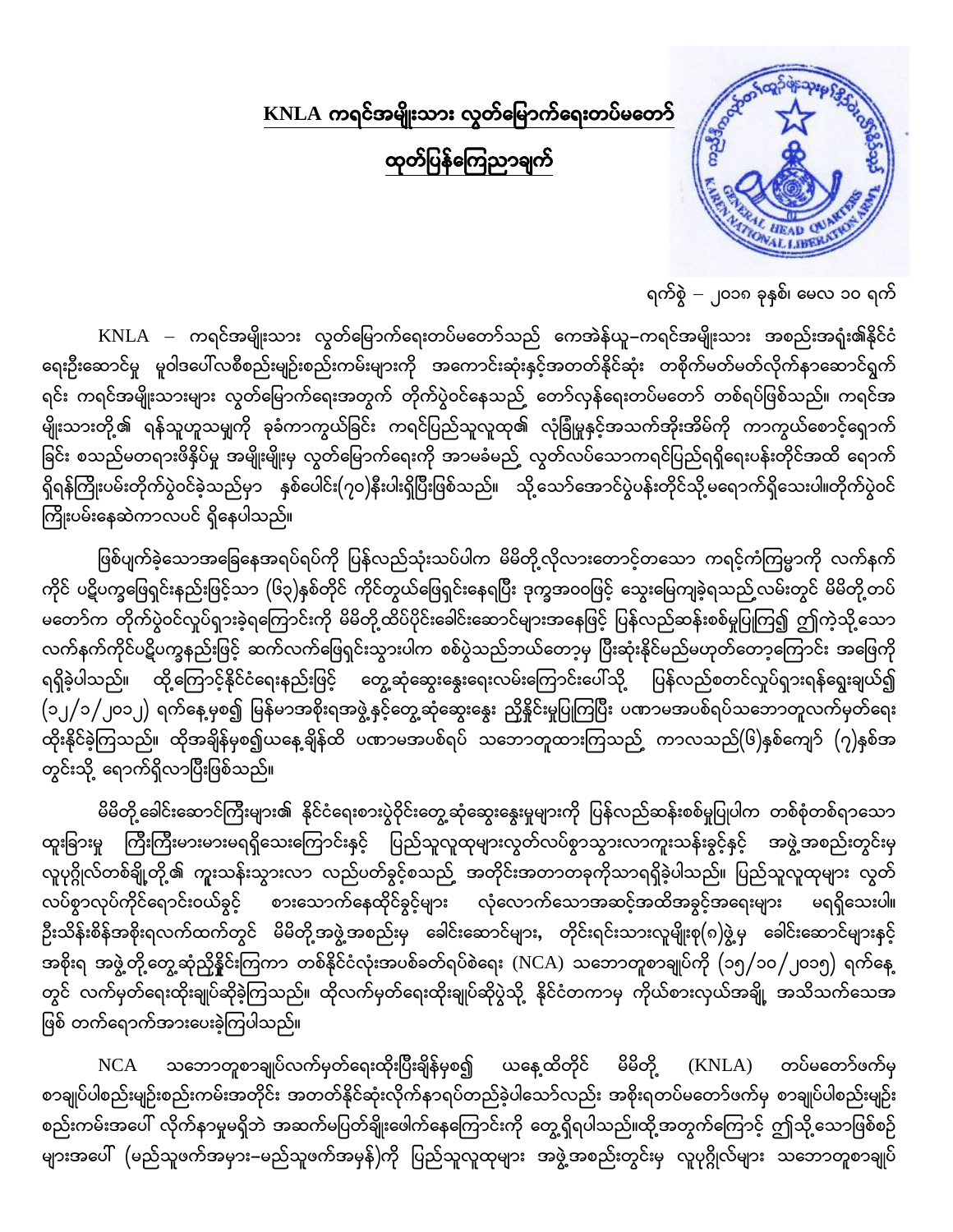လက်မှတ်ရေးထိုးစဉ် တက်ရောက်အားပေးကြသည် နိုင်ငံတကာမှ ကိုယ်စားလှယ်များ အစိုးရတပ်မတော်အားထောက်ခံအားပေး ကြသည့် နိုင်ငံများအနေဖြင့် အခြေအနေဖြစ်ရပ်မှန်များကို ဝေဖန်ပိုင်းခြားသုံးသပ်မှုပြုနိုင်ရန်အတွက် ဤကဲ့သို့အသိပေး ထုတ်ပြန် ခြင်းဖြစ်သည်။

ယနေ့ လတ်တလောဖြစ်ရှိနေသောဖြစ်စဉ်များအရ မူတရော်ခရိုင် /တပ်မဟာ(၅) ဧရိယာအတွင်းသို့ မိမိတို့ ရွိနွင့်ပြုချက်မ ရရှိဘဲ  $\left( \frac{1}{2} \right)$ ျာ၁၈)ရက်နေ့မှစ၍ အစိုးရတပ်မတော်တပ်ဖွဲ့ဝင်များမှ တပ်အင်အားအလုံးအရင်းဖြင့် မြေထိုးစက်များကိုပါ သယ် ဆောင်လာပြီး အဓမ္မလမ်းဖေါက်ခြင်းကို ပြုလုပ်ရန်စတင်ပြင်ဆင်နေပါသည်။ထိုအခြေအနေများကြောင့် နယ်မြေခံပြည်သူလူထုများ ကြောက်လန့် တကြားဖြင့် တောတွင်းသို့ထွက်ပြေးတိမ်းရှောင်ခိုအောင်းနေရပါသည်။ ထို့ပြင်ရွာသူရွာသားများရွာထဲကျန်ခဲ့သည့် မိမိပိုင်စားသောက်စရာများနှင့် ပစ္စည်းပစ္စယများ ပြန်ဝင်ယူသူများကို တွေ့ရှိပါက သေနတ်ဖြင့်ခြိမ်းခြောက်ပစ်ခတ်မှုပြုခြင်းကို နေ့စဉ်မပြတ်ပြုလုပ်နေပါသည်။ ဤသို့သောအခြေအနေများကြောင့် မိမိတို့ပြည်သူလူထုများ နေရပ်ရင်းဒေသတွင် ပြန်လည်လုပ် ကိုင်နေထိုင်စားသောက်၍မရတော့ဘဲ ဌာနေမဲ့ဒုက္ခသည် ကျီးလန့်စာစားဘ၀ဖြင့်ခိုလှုံနေကြရသည့်အတွက် နိုင်ငံတကာမိတ်ဆွေ များနှင့်လက်တွဲလုပ်ကိုင်နေကြရသူများအနေဖြင့် ဤသို့သောအခြေအနေဖြစ်ရပ်မှန်များကို သိရှိရန်နှင့် လိုအပ်သလိုတဖက်တ လမ်းမှ ဝိုင်းဝန်းပံ့ပိုးအကြံအဉာဏ်များ ပေးကြရန်လိုအပ်ပါသည်။မိမိတို့ခေါင်းဆောင်များမှာလည်း အစိုးရတပ်မတော်််ရလမ်း ဖေါက်ခြင်းအစီအစဉ်ကို ရပ်တန့်ထားရန်နှင့် တပ်ဖွဲ့ဝင်များကိုပြန်လည်ရှတ်သိမ်းပေးရန် အသိပေးအကြောင်းကြားခဲ့ပါသော်လည်း ၎င်းတို့ အနေဖြင့် လုံးဝဂရုမစိုက်ဘဲ တပ်အင်အားကိုသာ ထပ်မံအားဖြည့်လျက်ရှိနေပါသည်။ မိမိတို့တာဝန်ရှိခေါင်းဆောင်များမှ အတတ်နိုင်ဆုံးသွားရောက်တွေ့ဆုံဆွေးနွေးညှိနှိုင်းသော်လည်း အထက်အမိန့်အရ ဆောင်ရွက်ရတာဖြစ်ကြောင်း ၎င်းတို့<sup>ဇွဲ့</sup>လုပ် ငန်းအစီအစဉ်ကို လုံး၀မရတ်သိမ်းနိုင်ကြောင်းကိုသာ ပြန်လည်ပြောဆိုပါသည်။

ယနေ့ဖြစ်ရှိနေသောမူတရော်ခရိုင် /တပ်မဟာ(၅)မှ ဖြစ်စဉ်များအရ ပြန်လည်ဆန်းစစ်ပါက အစိုးရတပ်မတော်လှုပ်ရှားနေ မှုများသည် သာမန်လမ်းဖေါက်လုပ်ခြင်းမဟုတ်တော့ဘဲ မိမိတို့အားအပြတ်ခြေမှုန်းပစ်ရန်နှင့် နယ်မြေစိုးမိုးရန်အတွက်ပြုလုပ်သော စစ်ရေးလှုပ်ရှားမှုပင်ဖြစ်သည်။ တချိန်ထဲမှာပင်အစိုးရတပ်မတော်မှ ၎င်းတို့အစီအစဉ်ကိုဆက်လက်လုပ်ဆောင်ခြင်း လက်ရှိတပ် အင်အားကို ပြန်လည်ရုတ်သိမ်းခြင်းမရှိဘဲ ထပ်မံအင်အားဖြည့်တင်းခြင်းများ ပြုလုပ်လာပါက မလွဲမသွေ လက်နက်ကိုင် ပဋိပက္ခ အသွင်သို့ ပြန်လည်သက်ဝင်လာမည်ဖြစ်ပါသည်။ မိမိတို့အနေဖြင့်(စစ်ကိုမလိုလားပါ) သို့သော်တပ်မတော်ဘက်မှလေးစားလိုက် နာမှုမရှိပါက (နောက်ဆုံးအနေဖြင့်) အစိုးရတပ်မတော်၏ လှုပ်ရှားမှုအခြေအနေကို အကဲခတ်စောင့်ကြည့်ဦးမည်ဖြစ်၍ ရှောင် တိမ်းလို့မရနိုင်တော့သည့်အဆုံးတွင် လက်နက်ကိုင်ပ $\mathcal C$ ပက္ခ (တိုက်ပွဲ) ပြန်ဖြစ်ခဲ့သော် ပြည်သူလူထုအနေဖြင့်သော်လည်းကောင်း အစိုးရတပ်မတော်၏လုပ်ရပ်ကြောင့်သာဖြစ်သည်) ဟုမှတ်ယူစေလိုပါသည်။

ယနေ့ အချိန်ထိ မိမိတို့ ဒေသခံတာဝန်ရှိသူများ၏ အစီရင်ခံတင်ပြချက်များအရ လမ်းဖောက်လုပ်ခြင်းကို မလုပ်ရန်အသိ ပေးတားမြစ်ခဲ့သော်လည်း လက်မခံဘဲမြေထိုးစက်များကို ထပ်မံပို့ဆောင်ခြင်း စစ်လက်နက်ပစ္စည်းများ အလုံးအရင်းထပ်မံပို့ ဆောင်ခြင်း တပ်စခန်းများထပ်မံတိုးချဲ့ထားခြင်း ကတုတ်ကျင်းများတူးဖော်ခြင်း ပြည်သူလူထုတို့၏ တောင်ယာခင်းများနှင့်အနီး ပတ်ဝန်းကျင်များသို့ လက်နက်ကြီးများဖြင့် ပစ်ခတ်ခြောက်လှန့်ခြင်း စသည့်လုပ်ဆောင်မှုများသည် လမ်းဖေါက်လုပ်ခြင်းကို အကြောင်းပြုပြီး စစ်ဆင်ရေးကြီးတခု (Major Operation) ကို ပြုလုပ်ခြင်းသာဖြစ်ကြောင်းထင်ရှားနေပါသည်။

ယခုလိုအစိုးရတပ်မတော်၏ လုပ်ဆောင်ချက်များသည်  $\big({\rm NCA}\big)$  ပါအချက်များဖြစ်သော  $-$ 

၁။ NCA အခန်း $(\mathbf{\hat{q}})$  အပိုဒ်  $(\mathbf{\hat{g}}) - (\mathbf{\hat{\varpi}}/\mathbf{\hat{a}}/\mathbf{\hat{\omega}}/\mathbf{\hat{g}})$ ကို သော်လည်းကောင်း ၂။ NCA အခန်း(၃) အပိုဒ်  $(\mathbf{q}) - (\mathbf{\circ})$ ကို သော်လည်းကောင်း